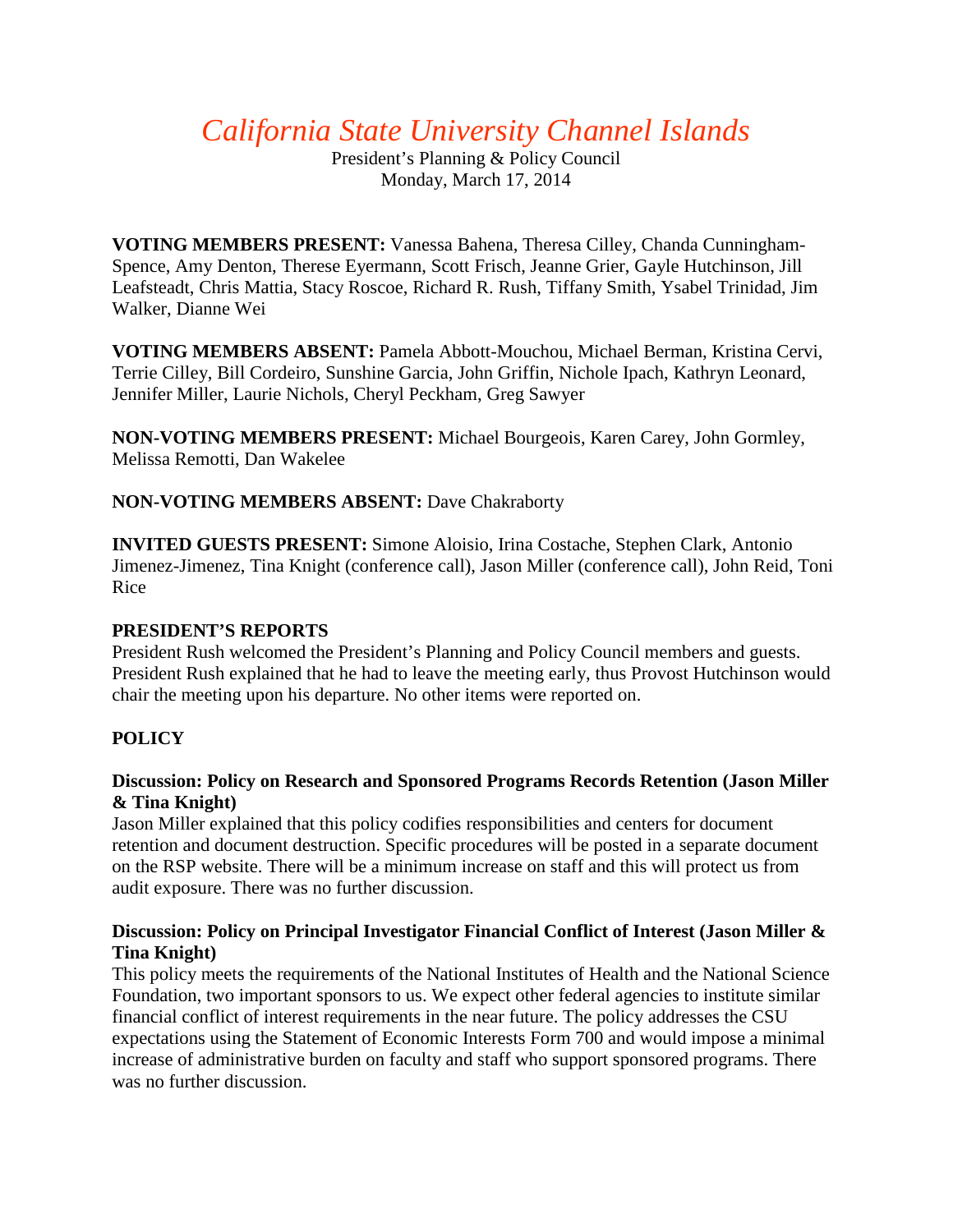#### **Discussion: Policy on Subrecipient Monitoring (Jason Miller & Tina Knight)**

This policy details the roles and responsibilities for financial and programmatic monitoring for sponsored program funds that are subawarded or subcontracted to another institution. It brings us into compliance and is especially important because we will be liable for the performance of our subawardees. This policy would pose a potentially significant increase of administrative burden on faculty and staff supporting sponsored programs, putting us in a position of auditing our own grants.

There was a discussion about referencing "conflict of interest" in this policy. In the current process, subrecipients have to submit a commitment form that identifies their own conflict of interest policy, or they have to abide by CI's policy.

Dr. Rush asked Tina and Jason to look at adding a reference to the conflict of interest policy in this policy. These policies will be brought back to the next meeting for a vote.

#### **Policy System Re-envisioning (Simone Aloisio, Jeanne Grier, Melissa Remotti)**

Simone Aloisio presented the proposed new policy system to the Council, noting that in the current process, there are several policies that are duplicate and contradictory because some were passed by Academic Senate and others passed in the President's Planning and Policy Council. When they were first passed they were identical in most cases, but the policies in PPPC change because the policies are revisited every 3 years whereas Senate does not revisit them.

Melissa Remotti is the "clearinghouse" for routing and flagging policies for review. The new system would add a step where three Senate officers and three PPPC representatives look at policies and route them quickly. In some cases, identical policies would need to go to both bodies for approval. Another idea is having a common numbering system for policies and all policies would be searchable in the same database. The new system would change the policy on policies. Academic and administrative policies would *all* have a five-year review.

This item will be brought back to PPPC.

# **Recommendation: Policy on Communication with Students (Toni Rice)**

Toni Rice explained that one change requested from the last meeting was regarding texting. The wording changed from "*only* used by the University" to "*currently* used by the University." Toni presented two slides with T&C's answers to the council's questions.

There was a brief discussion on the number of units (30) that are currently required for a student to have access to their Dolphin email account. It was suggested that a representative from T&C attend next month's meeting to further explain.

Toni Rice said that she would prefer to not abruptly change the policy mid-semester and would like to send communication out before it takes effect. T&C will be invited to talk to the Council in April and the policy will be brought back for recommendation then. All agreed to this.

# **Discussion: Policy on Arts, Antiques, and Artifacts (Irina Costache)**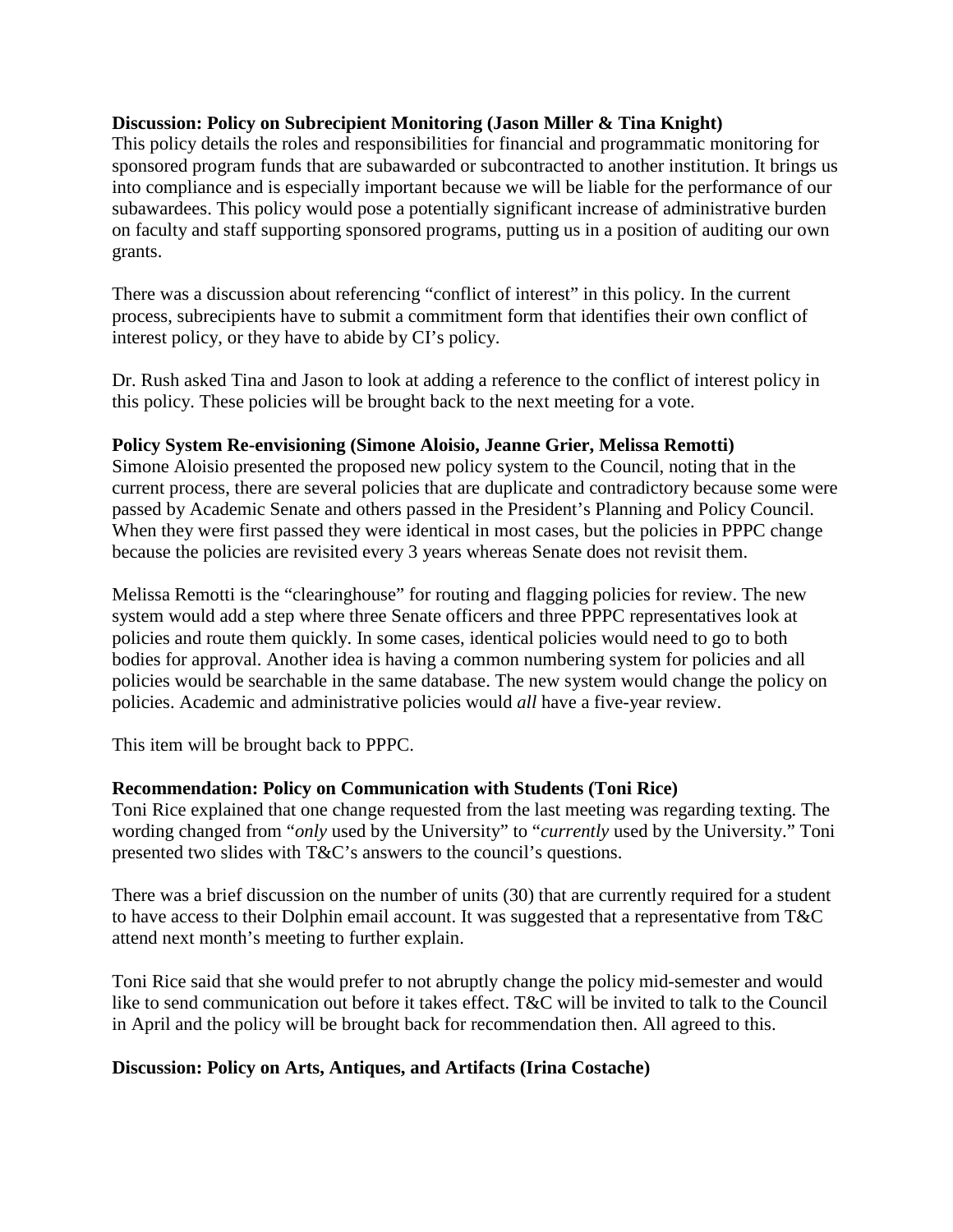Irina Costache noted that this policy only addresses short- and long-term loans. The Guidelines for Donations and Acquisitions are used for the criteria and approval process. Most of the changes can be found in the Procedures document. One added component that was in the procedures included the involvement of the faculty, staff, and administrators who work in the building where the art is going to be displayed so that it will not be in their way. A timeline has been created for loans to be submitted to the committee for approval 6 weeks prior. An answer will be given within 4-5 weeks if not sooner.

There was a discussion about the definition of "public spaces" and making sure that there was a differentiation between the acceptance of art and storing it until a display location has been confirmed. Suggestions included adding a reference in the applicability section to artwork that will be displayed in "public spaces." There should also be clarification that some works of art may be put into storage. It was also suggested that the policy include "loans" in the title.

Dr. Rush suggested putting in a little more clarification, including the suggestions and questions from this meeting, and then bringing this policy back.

# **STRATEGIC PLANNING**

# **Strategic Resource Planning Task Force Update (Ysabel Trinidad)**

Ysabel Trinidad reported that the state outlook and preliminary assumptions are still holding at this point. Cabinet hasn't finalized all of its planned assumptions yet, but will be meeting on that through April. Information that was shared with the Strategic Resource Planning Task Force regarding the Council's financial year end through last June as well as an expenditure analysis is available on the task force website.

There is a Town Hall meeting this Wednesday. Cabinet will finish up its work and review the budget requests that have been submitted, receive input from the task force and hopefully have a compiled budget to recommend to the President at the end of May or June after the Governor's May revise.

Dr. Rush added that this year we have no information indicating that the January budget will change radically. We are still looking statewide at a \$5 billion surplus. The Governor has given no indication at the Board of Trustees meetings that he is going to extend largess anyone. The Trustees are being told to stay within what he has offered, but the Trustees, presidents, bargaining units and students are all unified in asking for \$95 million more for the quality items necessary for first-rate programs.

# **Strategic Planning Update (Gayle Hutchinson)**

Gayle Hutchinson reported that everything is in draft form. Nancy Mozingo has stepped off the committee, but Jim Meriwether and Gary Berg have joined the committee. Town Hall meetings will start in early April.

Gayle asked Toni Rice to share a dynamic document that she created to capture the different conversations going on around campus regarding the definitions for "Student Success" and "Student Centeredness."